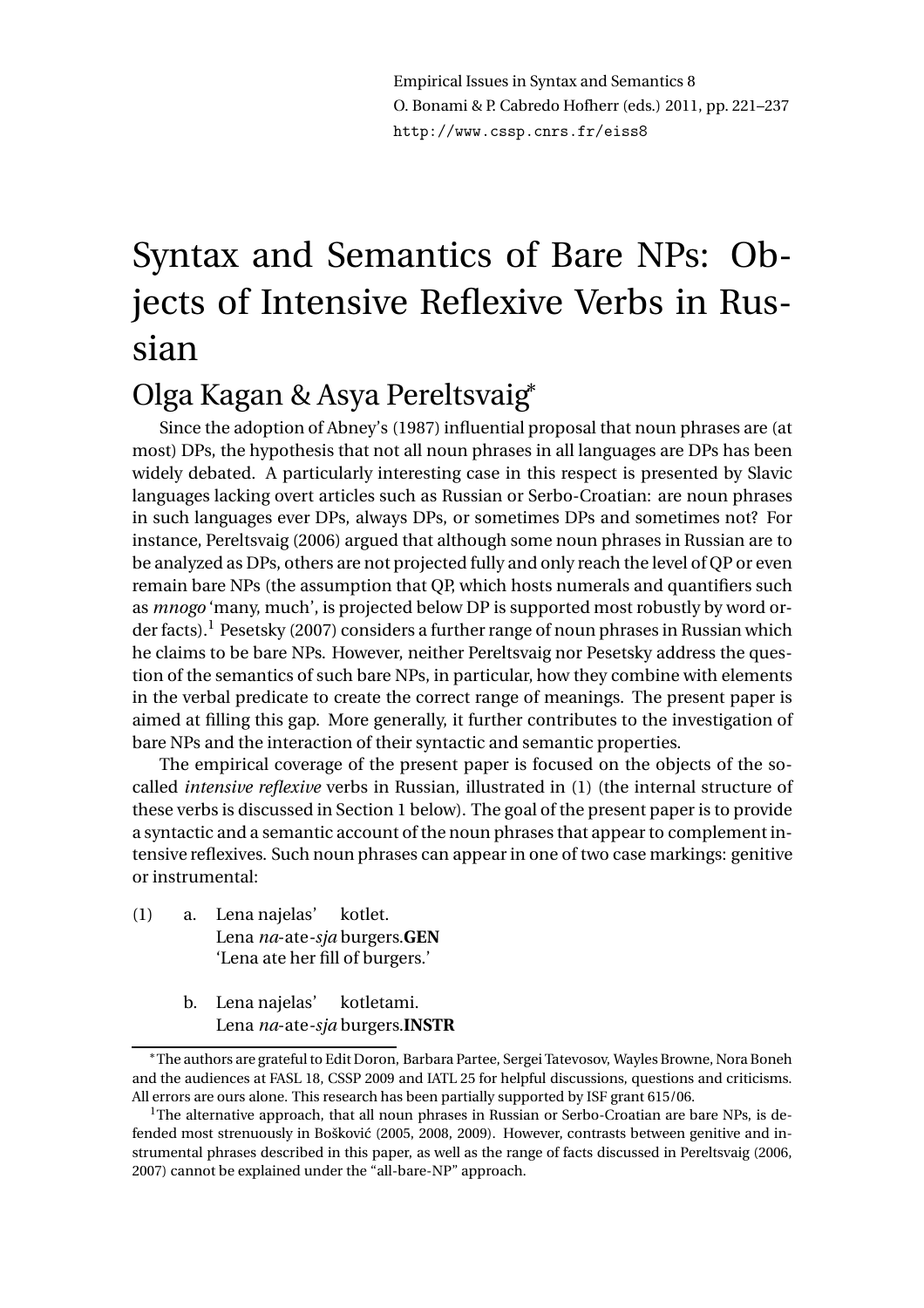'Lena stuffed herself with burgers.'

In this paper we are particularly concerned with the genitive complements of intensive reflexives, as in (1a); we argue that these noun phrases (but not their instrumental counterparts in (1b)) are deficient both syntactically and semantically. We argue that, from the syntactic point of view, these genitive complements of intensive reflexives (henceforth, GCIRs) are bare NPs, lacking functional projections of DP and QP. From the semantic point of view, their interpretation is not achieved through the usual function-application, but via Semantic Incorporation. The goal of this paper is to consider how the syntactic and semantic properties of such deficient nominals interact.

In addition to contributing to the investigation of bare NPs, this paper makes a contribution to the study of genitive objects in Slavic languages. The non-canonical assignment of genitive, rather than accusative, case to objects has received much attention in the literature on Slavic linguistics (cf. Pereltsvaig 1998, 1999, Kagan 2005, 2007, Partee and Borschev 2004, Borschev et al. 2008, and references therein). Phenomena that exhibit this pattern of case-assignment include Genitive of Negation, Partitive Genitive, and Intensional Genitive. The present paper extends the investigation of non-canonical genitive case by considering an additional type of genitive complements, GCIRs, which, as will be shown below, share some properties with other types of genitive nominals, but also differ from them in important respects.

#### **1 Intensive Reflexive Verbs: Descriptive Facts**

Let us begin by considering in more detail the descriptive properties of Russian intensive reflexives. Morphologically, these verbs contain an intransitivizing suffix -*sja* and the accumulative prefix *na*-. The suffix -*sja*, often referred to as the reflexive suffix, is found in reflexive verbs, as well as in reciprocals and middles. It is thus associated with an intransitivizing function. However, the range of its uses is not restricted to the ones specified above; a more exhaustive list of uses with appropriate examples can be found in Timberlake (2004).

In turn, *na*- is a verbal prefix that can appear independently of the suffix -*sja*, in transitive verbs. The use of this prefix is illustrated in  $(2)^2$ :

(2) Maša nakupila knig. Masha *na*-bought books.GEN 'Masha bought many books.'

In (2), the prefix contributes an entailment that the number of books bought by Masha is relatively high. Thus, the prefix seems to quantify over the object. It should be noted that it does not have such a function in (1): neither (1a) nor (1b) entails that Lena ate **many** burgers. Despite this superficial contrast, we are going to propose that the prefix *na*- does make the same semantic contribution in (1) and (2); the difference in interpretation is determined by the material to which it applies.

<sup>2</sup>For detailed analyses of transitive verbs that contain the prefix *na*-, see Filip (2000, 2005), Romanova (2004), Tatevosov (2006) and Pereltsvaig (2006).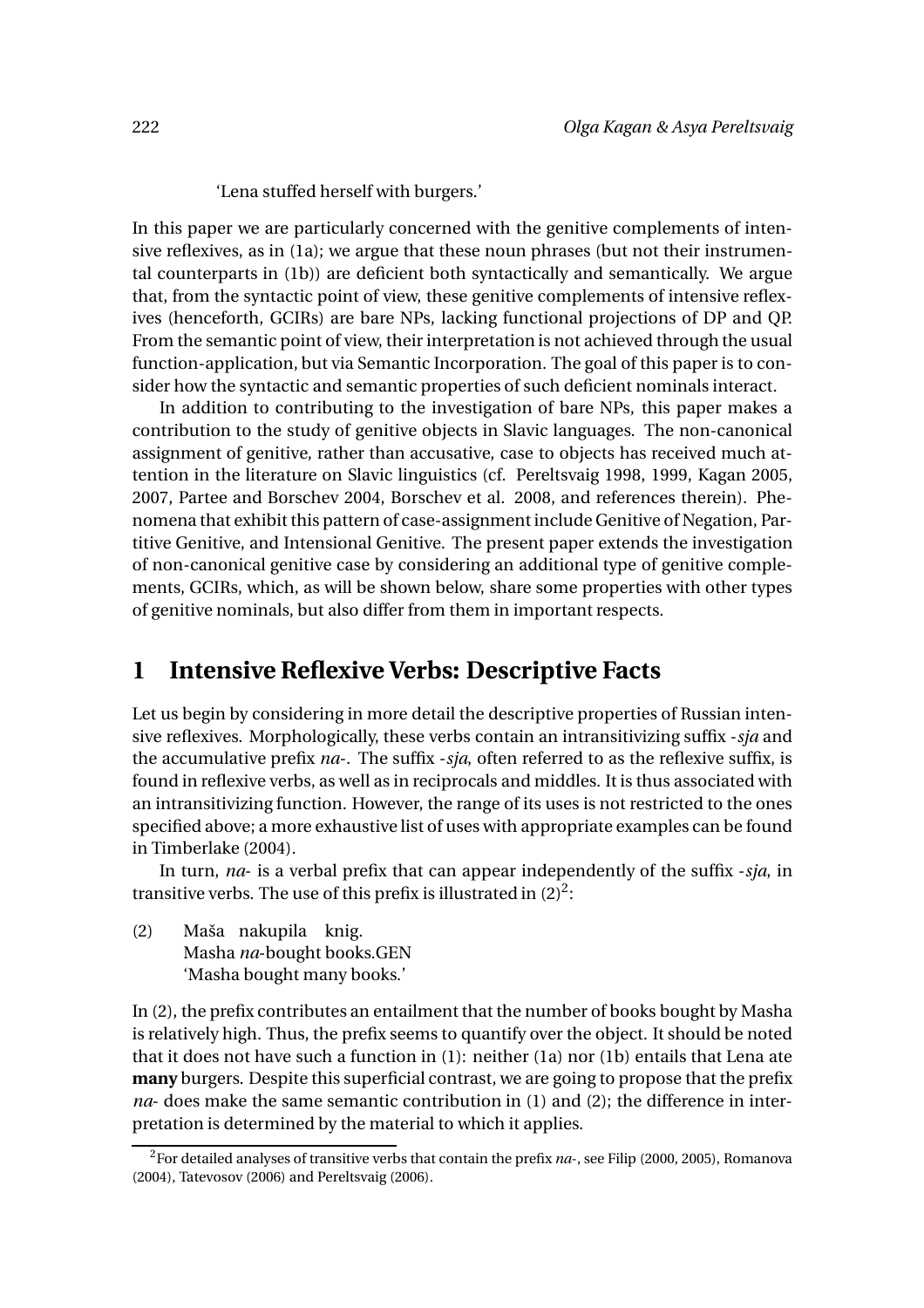# **2 Genitive Complements of Intensive Reflexives are Small Nominals**

The goal of this section is to show that from the syntactic point of view, GCIRs are much more restricted than their instrumental counterparts in terms of their internal structure. The peculiar properties of GCIRs fit the description of what Pereltsvaig (2006) calls Small Nominals. In particular, as we show immediately below, GCIRs are bare NPs, lacking the functional projections of DP and QP.

First of all, GCIRs lack the projection of DP; this can be seen from the impossibility of DP-level elements, such as demonstratives:<sup>3</sup>

 $(3)$ I *na*-ate-*sja* those burgers.GEN \*Ia naielas' tex kotlet. intended: 'I ate my fill of those burgers.'

Futhermore, GCIRs cannot contain DP-level adjectives, such as the ones illustrated in (4). Babby (1987) discusses the morphosyntax of such adjectives in great detail (he refers to them as *poslednie*-type adjectives); for more recent analyses that associate different types of adjectives with different levels in the decomposition of DP, see Pereltsvaig (2007), Svenonius (2008), among others.

 $(4)$ I na-ate-sja {remaining / following / first / given} burgers \*Ja naelas' {ostal'nyx / sledujuščix / pervyx / dannyx} kotlet.

One must note that instrumental phrases appearing with intensive reflexives are not so restricted: they can contain both demonstratives and DP-level adjectives.

 $(5)$ I *na*-ate-*sja* {these / remaining} burgers.INSTR Ia naelas' {ètimi / ostal'nymi} kotletami. 'I stuffed myself with these/remaining burgers.'

Second, GCIRs cannot contain any expression of quantity, such as a numeral in (6a), a quantity noun in (6b) or a measure noun in (6c). $<sup>4</sup>$ </sup>

- (6) a. \*Ja najelas' I *na*-ate*-sja* five.GEN burgers.GEN pjati kotlet. intended: 'I ate my fill of five burgers.' b. \*Ja najelas' I *na*-ate*-sja* dozen.GEN burgers.GEN diužiny kotlet. intended: 'I ate my fill of a dozen burgers.' c. \*Ja napilas' stakana vody.
	- I *na*-drink*-sja* glass.GEN water.GEN intended: 'I drank my fill of a glass of water.'

 $3$ Examples such as (3) may be considered acceptable with the "kind" interpretation, e.g., 'I ate my fill of **such** burgers'. We assume that noun phrases with the "kind" interpretation are smaller than DP (cf. Zamparelli 2000, Svenonius 2008, among others) and that the demonstrative in such phrases has the syntax of a regular adjective (i.e., it is part of the NP rather than occupies a functional projection).

<sup>&</sup>lt;sup>4</sup> Measure nouns in Russian are similar in meaning to numeral classifiers in other languages, but unlike numeral classifiers, measure nouns are not required in Russian.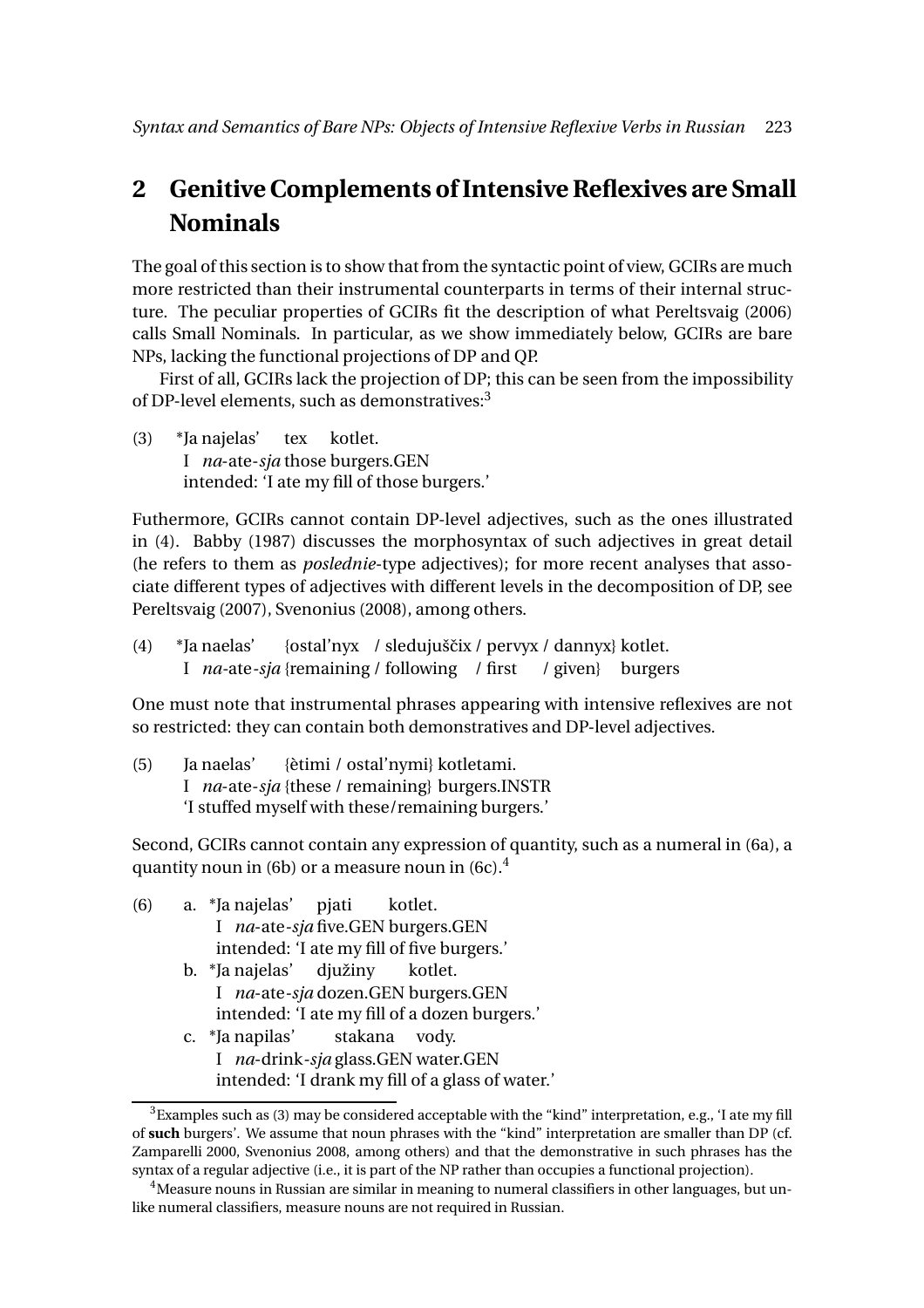Once again, instrumental counterparts of GCIRs are not so restricted:

- (7) a. Ja najelas' I *na*-ate*-sja* five.INSTR burgers.INSTR pjatju kotletami. 'I stuffed myself with five burgers.'
	- b. Ja najelas' I *na*-ate*-sja* dozen.INSTR burgers djužinoj kotlet. 'I stuffed myself with a dozen burgers.'
	- c. Ja napilas' I *na*-drank*-sja* glass.INSTR water stakanom vody. 'I satisfied my thirst with a glass of water.'

It must be noted here that GCIRs differ in this respect from complements of transitive *na*-verbs (that is, verbs containing the accumulative *na*-, but not the reflexive *-sja*). As shown in Pereltsvaig (2006), such complements are projected as phrases smaller than DP, but they **must** contain an expression of quantity, at least a null one. This null quantifier is said to assign the genitive case to its NP complement, similarly to overt expressions of quantity in Russian, illustrated in (8b).

| (8) |    | a. Povar navaril $[OP \emptyset$ ovoščej]. |                                      |  |  |
|-----|----|--------------------------------------------|--------------------------------------|--|--|
|     |    | cook <i>na</i> -cooked vegetables.GEN      |                                      |  |  |
|     |    | 'The cook cooked a lot of vegetables.'     |                                      |  |  |
|     | b. | Povar navaril $[OP$ kastrjulju ovoščej].   |                                      |  |  |
|     |    |                                            | cook na-cooked not ACC vegetables GE |  |  |

cook *na*-cooked pot.ACC vegetables.GEN 'The cook cooked a pot of vegetables.'

Thus, complements of verbs with *na*- are QPs either with an overt expression of quantity (which is itself marked accusative) assigning genitive to its NP complement, as in (8b), or with a null quantifier similarly assigning genitive to its NP complement, as in  $(8a).<sup>5</sup>$ 

To recap, GCIRs contain none of the functional projections typically associated with a noun phrase – DP or QP – and are therefore the smallest type of Small Nominals, a bare NP.

Finally, GCIRs can occur only when selected as direct objects by the corresponding transitive verb (without the accumulative *na*-); and once more, their instrumental counterparts are not so restricted:

| (9) |                                     |  | a. *Deti igrali novye igruški.       |  |  |  |
|-----|-------------------------------------|--|--------------------------------------|--|--|--|
|     | children played new toys.ACC        |  |                                      |  |  |  |
|     |                                     |  | b. *Deti naigralis' novyx igrušek.   |  |  |  |
|     | children na-played-sja new toys.GEN |  |                                      |  |  |  |
|     | $\mathbf{C}$ .                      |  | Deti naigralis' novymi igruškami.    |  |  |  |
|     |                                     |  | children na-played-sjanew toys.INSTR |  |  |  |

<sup>&</sup>lt;sup>5</sup>An alternative is to analyze examples like (8a) as containing a bare NP complement (which is genitive in virtue of being a bare NP, à la Pesetsky 2007, as discussed in the main text below). Which of these two alternatives is adopted is, however, unimportant for the purposes of the present paper. What is important is that transitive verbs with *na*- **can** take overt expressions of quantity as complements, while intensive reflexives with both *na*- and *-sja* **cannot**.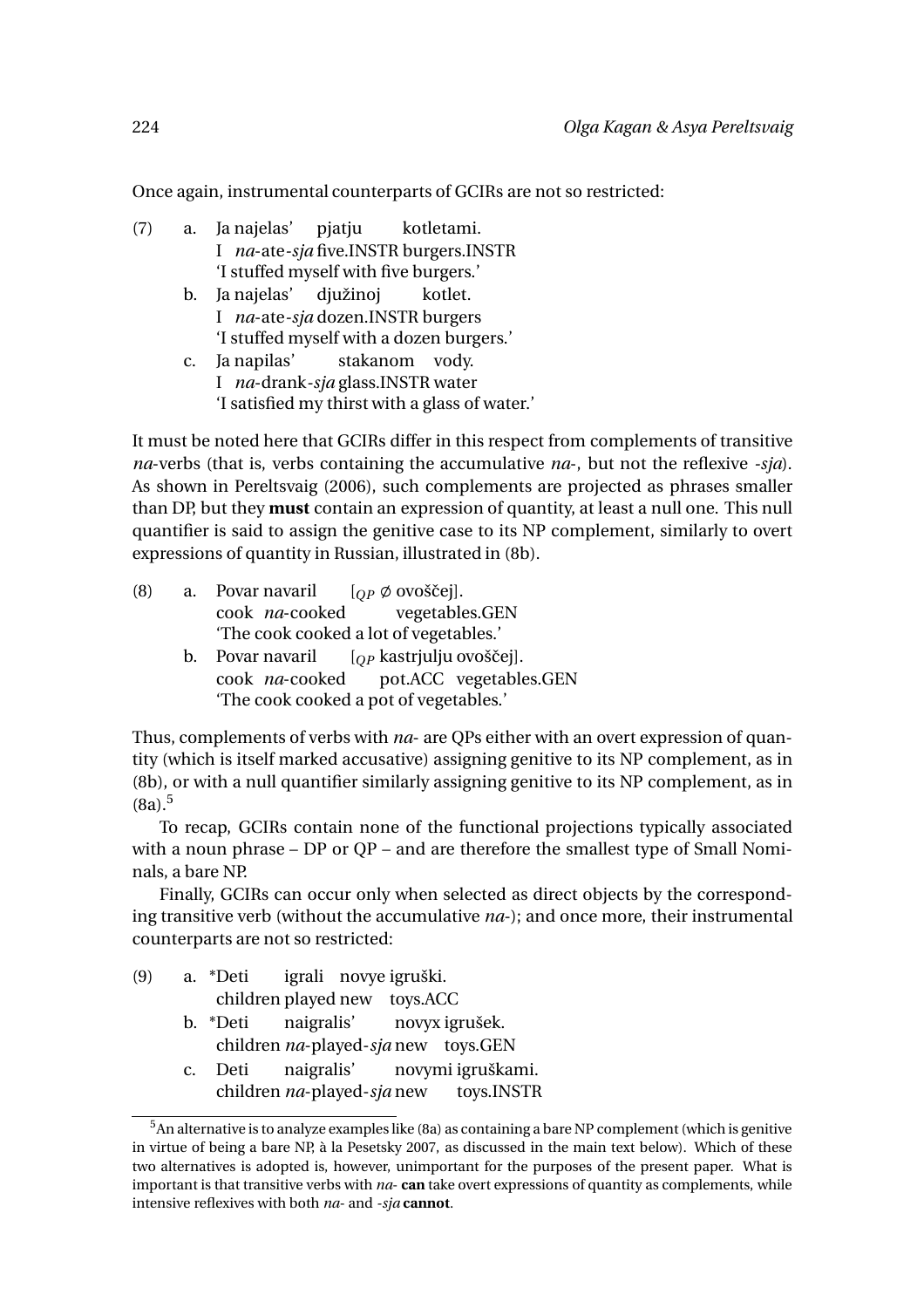'The kids have had enough of playing with new toys.'

If we consider (9a), we can see that the transitive verb *igrat'* 'to play' cannot take an accusative object *novye igruški* 'new toys'. Nor can the intensive reflexive *naigralis'* 'had enough playing' take 'new toys' in the genitive, as in (9b). We can conclude that GCIRs obligatorily correspond to accusative objects of the corresponding transitive verbs. This requirement is not imposed on the instrumental counterparts of GCIRs, as in (9c). From this, we conclude that GCIRs are complements of the verb, whereas instrumental phrases are adjuncts.

One additional issue that has to be addressed before we turn to the semantics of GCIRs is the source of their genitive case-marking. Pereltsvaig (2006) proposes that genitive complements of transitive *na*-verbs receive genitive Case from a phonologically null Q. However, GCIRs have been argued above to be bare NPs that do not complement a phonologically null quantifier. Here, we follow recent work on the Russian Case system by David Pesetsky, who argues that genitive is the default case of Russian bare NPs. According to Pesetsky (2007), bare NPs in Russian receive genitive Casemarking by default, whereas "other case forms represent the morphological effect of other merged elements on N." For instance, nominative Case signals that the D head has been merged. Within this framework, "[t]he presence of genitive morphology on a N may thus represent the effect of not assigning another case to it, rather than the presence of a specific genitive assigner."

### **3 Semantic properties of GCIRs**

The special, restricted syntax of GCIRs is interrelated with their semantics. Here, we propose that GCIRs (like other bare NPs in Russian; cf. Pereltsvaig 2008) denote properties and are of the semantic type  $\langle e, t \rangle$ , which we take to be the default semantic interpretation of bare NPs. Furthermore, we propose that GCIRs combine with the verb by means of Semantic Incorporation. An analysis along these lines has also been proposed by Filip (2005) for genitive objects of verbs that contain the prefix *na*-. It should be pointed out that Filip (2005) concentrates primarily on transitive *na*-verbs and does not introduce a distinction between complements of these verbs and those of intensive reflexives. At the same time, the two types of complements clearly differ in some of their properties, as pointed out above. The analysis argued for in this section is developed specifically for GCIRs; here, we remain agnostic regarding the semantics of objects of transitive *na*-verbs (but see Pereltsvaig 2006, Tatevosov 2006 for a detailed discussion and a different analysis of the latter.)

#### **3.1 GCIRs Denote Properties**

The evidence that GCIRs are bare NPs, presented in the previous section, also constitutes evidence of their non-referential and non-quantificational semantics. The incompatibility of GCIRs with DP-level elements (cf. (3)-(5)) points to their non-referential nature; and their incompatibility with quantity expressions (cf. (6)) points to their non-quantificational nature. Moreover, GCIRs are discourse opaque with respect to pronouns that require a discourse referent as anchor (they are grammatical only with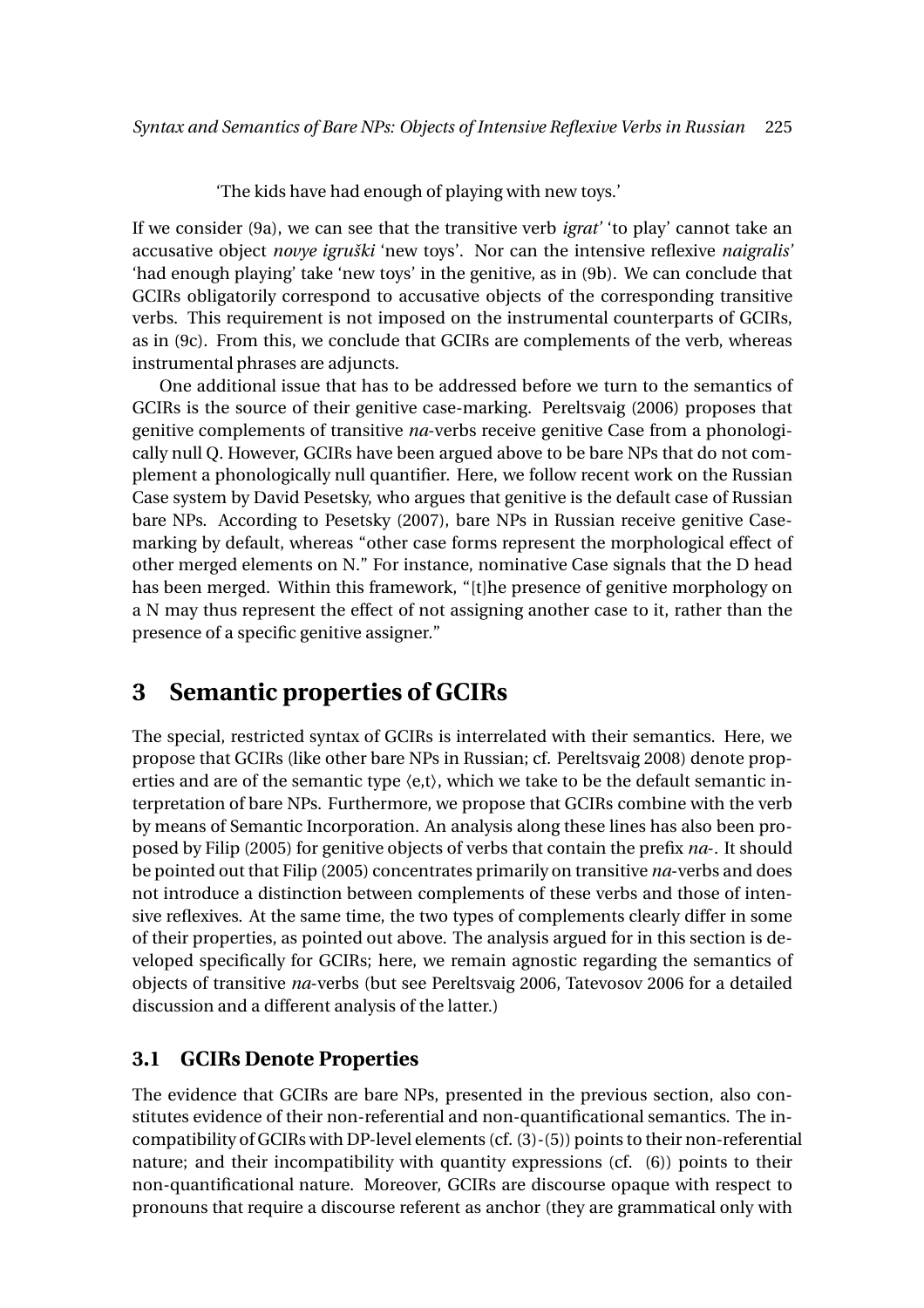kind anaphora). For instance, the pronoun *oni* 'they' is acceptable in (10), but it is interpreted as referring back to the **kind** 'English novels'. The speaker is understood to be asserting that English novels in general are long, rather than that specifically those novels that she accidentally happened to read are long.

 $(10)$ I *na*-read-*sja* [English novels].GEN they very long Ja načitalas' anglijskix romanov<sub>i</sub>. Oni<sub>i</sub> očen' dlinnye. 'I've read English novels to the limit. They are very long.'

Further evidence in favor of the property type approach to GCIRs comes from the fact that these phrases consistently receive *de dicto*, narrow scope interpretations. For example, consider the sentence in (11):

(11) Lena nasmotrelas' Lena *na*-watched-*sja* black-and-white movies.GEN černo-belyx fil'mov. 'Lena has watched black-and-white movies to the limit.'

This sentence means that Lena has seen an eyeful of black-and-white movies in general. Crucially, it cannot mean that there is a specific set of black-and-white movies such that Lena has watched these movies to the limit. Thus, the genitive NP cannot refer to a specific set of movies which the speaker has in mind or which have been previously mentioned in the context. Suppose that a person wants to show Lena a black-and-white movie which she has never seen. The sentence in (11) can be uttered felicitously in such a context, suggesting that Lena will not be willing to watch the movie, independently from whether she has ever seen it or not, merely by virtue of it instantiating the property 'black-and-white movie'.

Finally, it should be noted that the property analysis of GCIRs makes it possible to relate them to other types of genitive complements in Russian – in particular, the ones that appear in Genitive of Negation and Intensional Genitive. Objects of the latter types have been argued to denote properties (e.g. Partee and Borshev 2004, Kagan 2005, 2007, Borshev at al. 2008). It is important to note that objects that appear in Genitive of Negation or Intensional Genitive are not bare NPs, as they may contain quantifiers and even demonstratives:

- (12) a. Maša ždala etoj vstreči. Masha waited [thi smeeting].GEN 'Masha was waiting for this meeting.'
	- b. On ne napisal i he NEG wrote and [five letters].GEN pjati pisem. 'He hasn't written even five letters.'

We propose that this contrast results from the fact that while GCIRs are indeed bare NPs, the other types of genitive objects mentioned here are not. These objects are similar to GCIRs in terms of their semantics (they, too, denote properties and, as a result, share with GCIRs such characteristics as restricted scope); however, syntactically, they involve a more extended functional structure.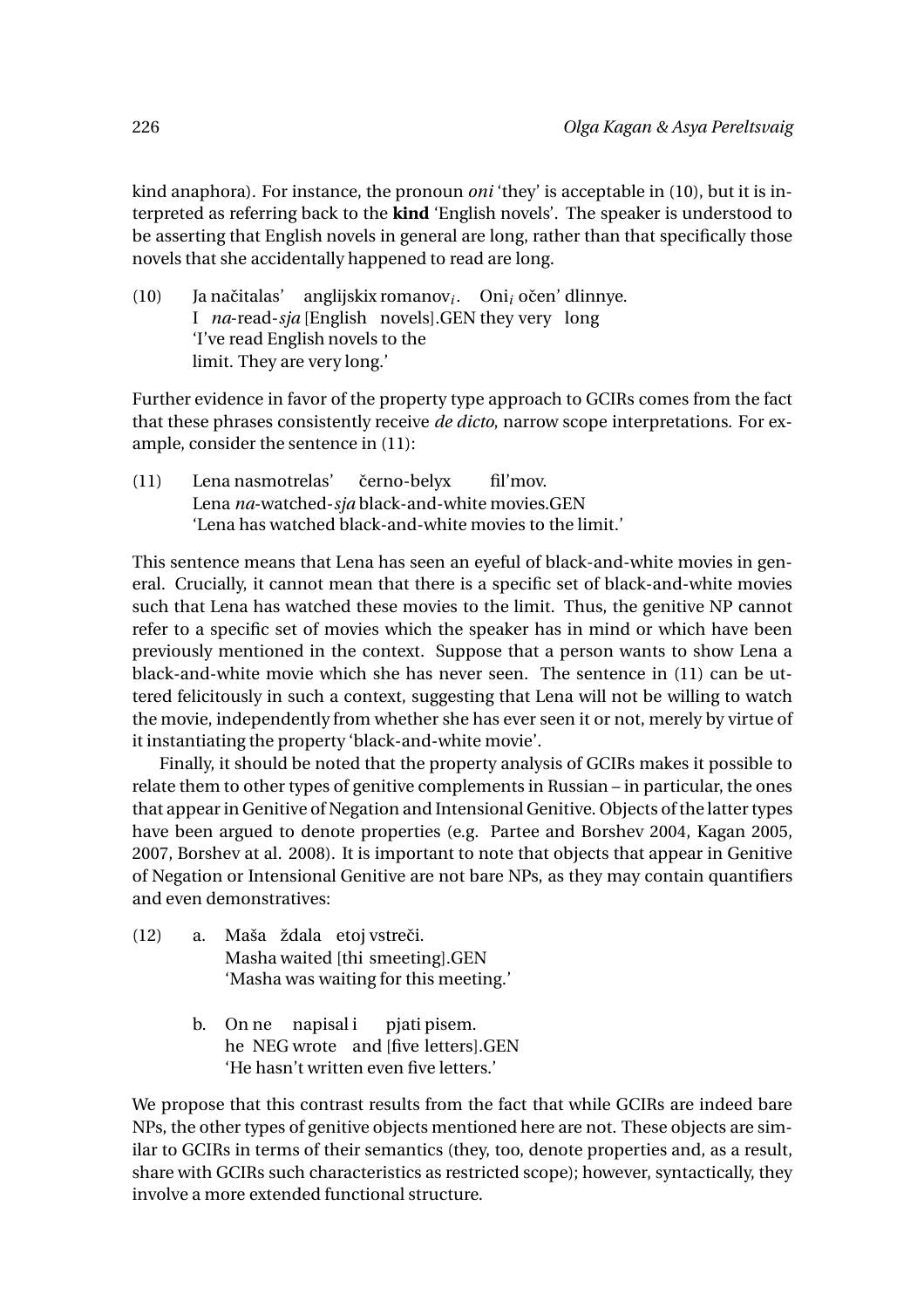#### **3.2 Semantic Incorporation**

According to Zimmermann (2003), intensional verbs, such as *seek* and *want*, take propertytype complements. However, GCIRs definitely can combine with extensional verbs (see Section 4 for details), whose complement is supposed to be of the individual type. How is a type mismatch avoided here?

A number of mechanisms that allow a combination of an extensional predicate and a property-denoting NP have been introduced in the literature. For instance, Chung & Ladusaw (2004) introduce an operation Restrict. When it applies, the object does not saturate the verb's argument, but only narrows its interpretative domain. However, GCIRs do saturate the verb's argument. This is demonstrated in (9) above, which shows the complement status of GCIRs, as well as by the unacceptability of (13) below:

(13) \*Lena najelas' Lena *na*-ate-*sja* fruit.GEN apples.GEN/ACC fruktov jablok / jabloki. 'Lena ate her fill of fruit, specifically apples.'

If Restrict were involved in (13), then the attachment of *fruktov* to the verb would narrow its interpretative domain, creating, roughly, the predicate 'to fruit-eat' (this is essentially the view that we will accept below). Further, the genitive NP would not saturate the verb's argument, which means that it would still be possible to realize overtly the theme of the eating event. The unacceptability of (13) demonstrates that this is not the case. The GCIR saturates the verb's internal argument, and it is therefore impossible to express the latter with an additional nominal.

Alternatively, we can assume that, in order to avoid a type mismatch, the verb undergoes a type-shift whereby it comes to denote a relation between an individual and a property (and, thus receives the semantic type of an intensional predicate). The typeshift is represented in (14):

(14) before type-shift:  $\lambda x \lambda y. V(x)(y)$ after type-shift:  $\lambda P \lambda y. V(P)(y)$ 

Finally, the genitive NP may be analyzed as undergoing semantic incorporation, along the line of van Geenhoven (1998), Dayal (2003), Farkas & de Swart (2003) or Dobrovie-Sorin et al. (2006) among others. A considerable number of approaches to semantic incorporation have been proposed, some of which differ quite considerably from one another. A detailed discussion of these approaches falls beyond the scope of this paper; the reader is referred to Espinal and McNally (2009) for a review and comparison of some of them. As far as we can tell, properties of GCIRs seem to be compatible with a range of different analyses. For the sake of simplicity, in this paper we will assume an approach based on Dayal's (2003) analysis, under which the verb undergoes a typeshift to become an incorporating verb, in the way represented in  $(15)^6$ :

 $6$ As stated above, for the purposes of our analysis, the choice of this particular approach to semantic incorporation is not crucial. The choice is dictated mainly by considerations of simplicity of the presentation in the following section. It should also be noted that the approach in (15) is based on Dayal's (2003) analysis but not identical to it. (15) differs from Dayal's original analysis in two ways. First, under Dayal's approach, the external argument is introduced by the verb, whereas we follow Kratzer (1994) in assuming that the agent is introduced by a voice head. Second, our approach does not involve the restriction that the event be *appropriately classificatory*, a restriction that Dayal imposes on pseudo in-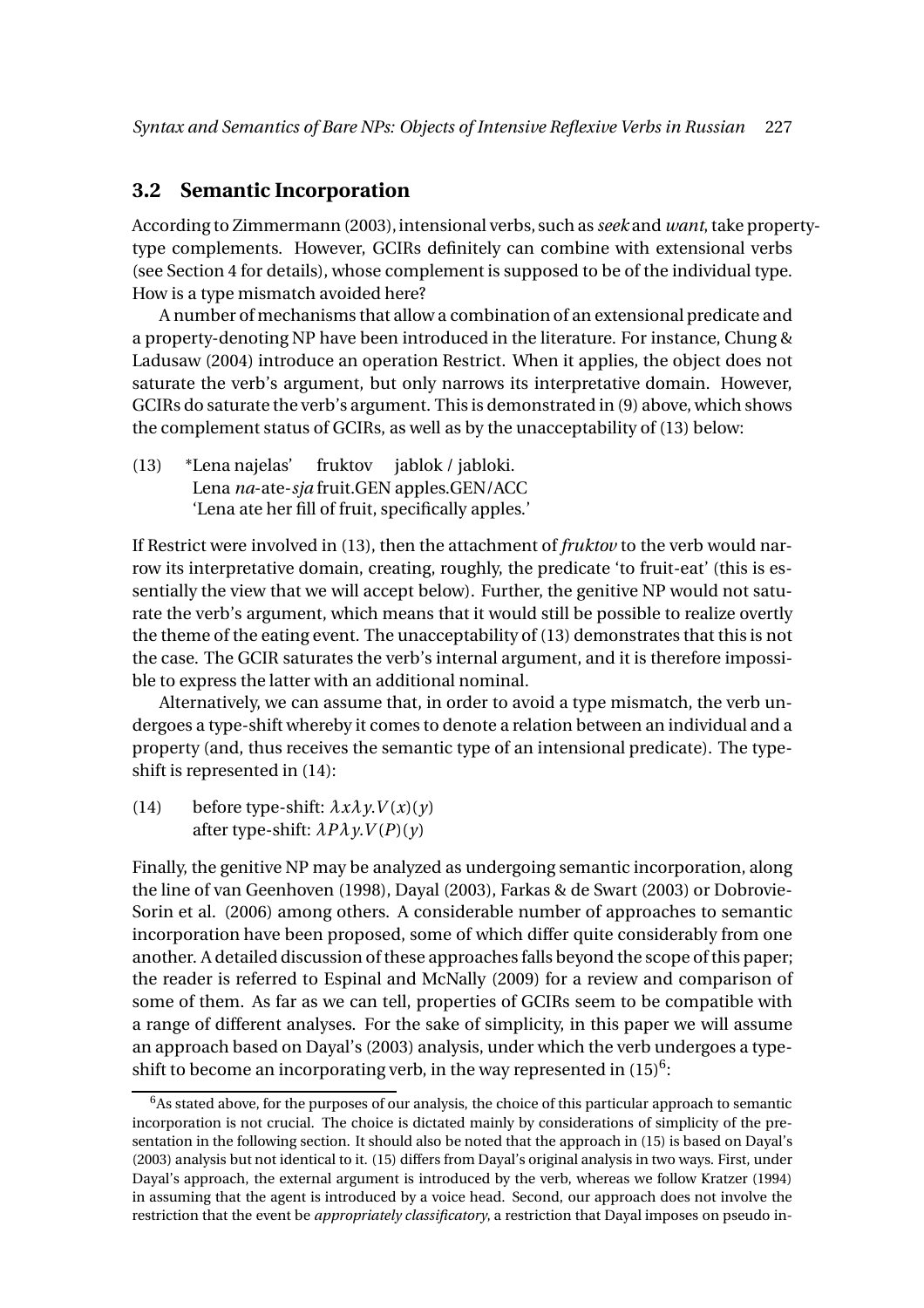(15) before type-shift:  $\lambda x \lambda y. V(x)(y)$ after type-shift:  $\lambda P \lambda \gamma P - V(\gamma)$  (based on Dayal 2003)

Each of the latter two approaches could be applied to GCIRs. We believe, however, that the semantic incorporation analysis is preferable, since it accounts for the restricted morphosyntax of the genitive phrases. As discussed by Farkas & de Swart (2003), semantically incorporated nominals cross-linguistically exhibit a combination of restricted morphosyntax with such semantic properties as being scopally inert and discourse opaque. Given that GCIRs pattern with semantically incorporated nominals both semantically and grammatically, in the sense of being Small Nominals, we conclude that the investigated NPs undergo semantic incorporation<sup>7</sup>.

# **4 Contribution to the Semantics of the Clause**

It has been demonstrated in the previous sections that, despite the superficial similarity between the two sentences in (1), GCIRs differ substantially from their instrumental counterparts in terms of their syntactic as well as semantic properties. Another curious contrast has to do with the fact that the two types of phrases affect the compositional meaning of the clause in different ways. The two constructions in (1) – repeated below – also differ in their patterns of entailment: the structure with the instrumental phrase entails the one without a post-verbal nominal, while the structure with a GCIR does not entail one without a genitive phrase. Thus, while (1b) entails (16) below, (1a) does not:

- (1) a. Lena najelas' Lena *na*-ate*-sja* burgers.**GEN** kotlet. 'Lena ate her fill of burgers.'
	- b. Lena najelas' Lena *na*-ate*-sja* burgers.**INSTR** kotletami. 'Lena stuffed herself with burgers.'
- (16) Lena najelas'. Lena *na*-ate*-sja* 'Lena ate her fill / Lena had a bellyful / Lena is stuffed full.'

While both (1b) and (16) entail that the subject is replete, this is not entailed by (1a). The latter sentence asserts that the subject has had enough of eating burgers, and is unwilling to eat any more of them, but is semantically compatible with the subject being still hungry and wanting to eat something else. In contrast, (1b) entails that Lena is no longer hungry, and further asserts that she has reached this state with the help of burgers. In this section, we propose an analysis of (1a), (1b) and (16) that accounts for

corporation in Hindi, since this restriction does not seem to affect the intensive reflexive construction (see Dayal 2003, Section 4.2 for details.)

 $7$ It should be noted that while semantically incorporated nominals in different languages typically exhibit restricted morphosyntax, not all of them have been argued to constitute bare NPs. For instance, Dobrovie-Sorin et al. (2006) argue that bare plurals in Romanian and Spanish are NumPs (an analog to Russian QPs), which undergo semantic incorporation. In this respect, GCIRs in Russian apparently differ from certain types of semantically incorporated nominals.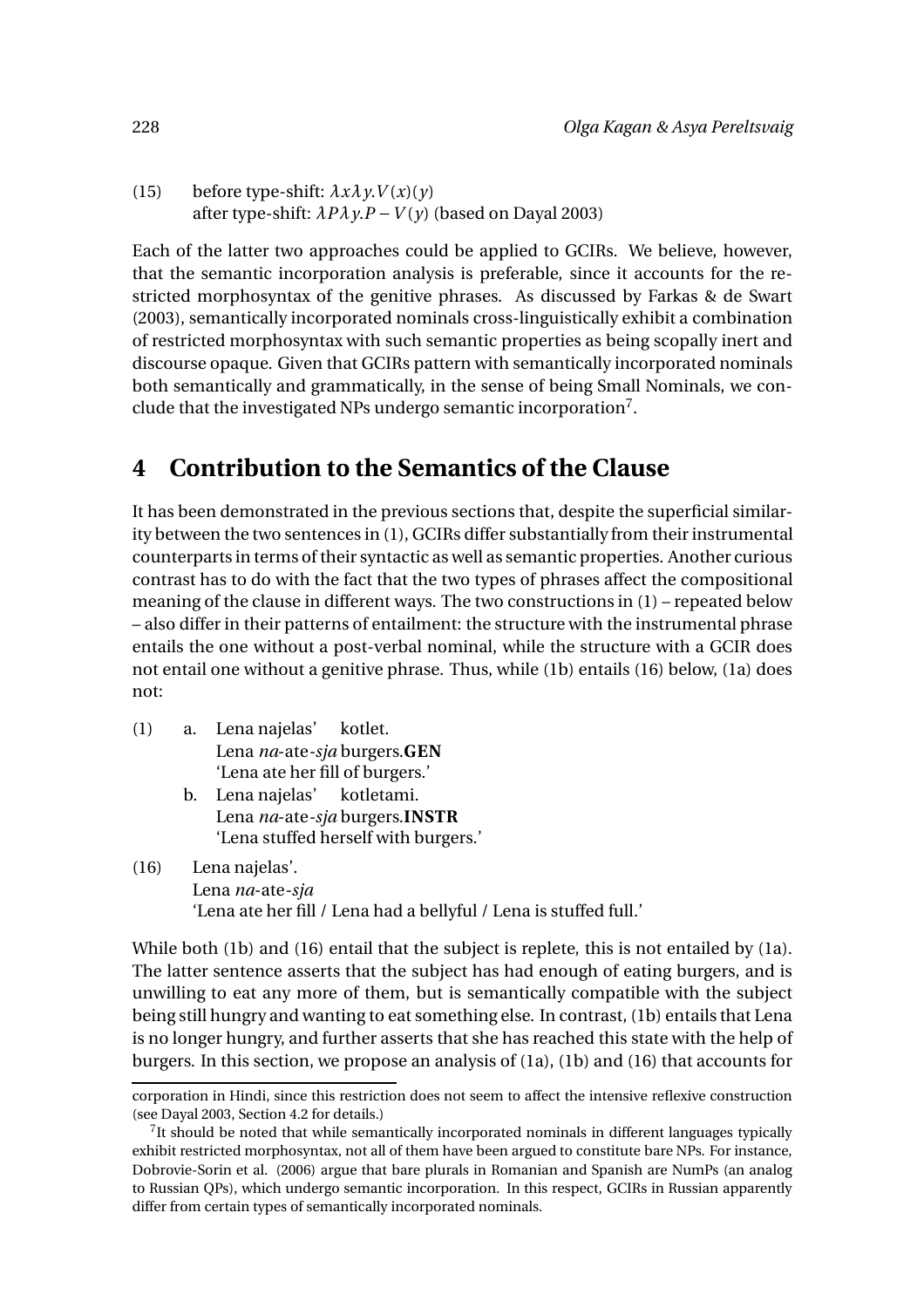this entailment pattern.

Before we proceed, it should be noted that, following Pereltsvaig (2006), we assume that the accumulative *na*- is a superlexical prefix, which attaches at a relatively high position, crucially, above the VP projection (at least as high as AspP); cf. (17) below.

We assume that intensive reflexive verbs are accomplishment event predicates. Their denotation constitutes a set of complex events each of which includes a process denoted by the VP and a result state brought about by this process. Crucially, an event denoted by a sentence with an intensive reflexive is not measured out by the genitive object (which is, in fact, predicted to be impossible, given that the object is propertydenoting and semantically incorporated.) Rather, the event is measured out by the internal state of the subject. The event is considered to be instantiated in the world (and to reach completion) only if the subject has reached a certain state, in particular, only if she comes to feel that she has had enough of the process denoted by the VP. In the case of a VP like *eat apples*, the result state is achieved not when a certain quantity of apples has been consumed, but rather when the subject reaches a state of having had enough of apple-eating (and, plausibly, of being unwilling to eat any more apples.)

We will refer to this result state as a certain degree of *satiation* with the process denoted by the VP. The subject may experience a low degree of satiation (which means that she has not had enough of the process in question), a relatively high, or satisfactory, degree of satiation, when she feels that she has had exactly the right amount of this process, or a very high degree of satiation (an "overdose"), which means that she has had too much of the process. To illustrate, for the VP *jel* (ate), and the corresponding process of eating performed by the subject, a low degree of satiation means feeling hungry, a satisfactory degree corresponds to not being hungry, while a very high degree of satiation means that the person has overeaten. Crucially, the process with which the subject experiences satiation is determined at the level of the VP projection, which contains the verb and its complement, if the latter is present in the structure.

The functional material applies above the VP projection. Here we will assume that the state of satiation (and the experiencer of this state) is introduced by a phonologically empty head (cf. APPL(icative) head below). This assumption is due to the fact that neither *na*- nor -*sja* make the same semantic contribution in their other uses. In other words, the state of satiation is not introduced into the semantics of a predicate by any of these morphemes in other constructions.

Note that the proposed explanation of the entailment pattern exhibited by (1) and (16) does not depend in any crucial way on the precise division of labor between the different functional elements. The crucial point is that the functional material applies above the VP projection, and that it is the semantics of the VP that determines the nature of the process with which satiation is experienced. For an alternative analysis of the compositional semantics of intensive reflexive predicates, see Tatevosov (2010). Tatevosov, too, analyzes intensive reflexives as accomplishment event predicates; however, under his approach, the result state is introduced by the accumulative prefix *na*-. Despite the advantages of Tatevosov's analysis, we believe that it fails to account for the entailment pattern whose explanation constitutes the main goal of this section. According to Tatevosov, *na*- introduces a result state with underspecified descriptive properties, and the precise nature of the state is determined by the context. Under this approach, it remains unclear why the nature of the result state reported in sentences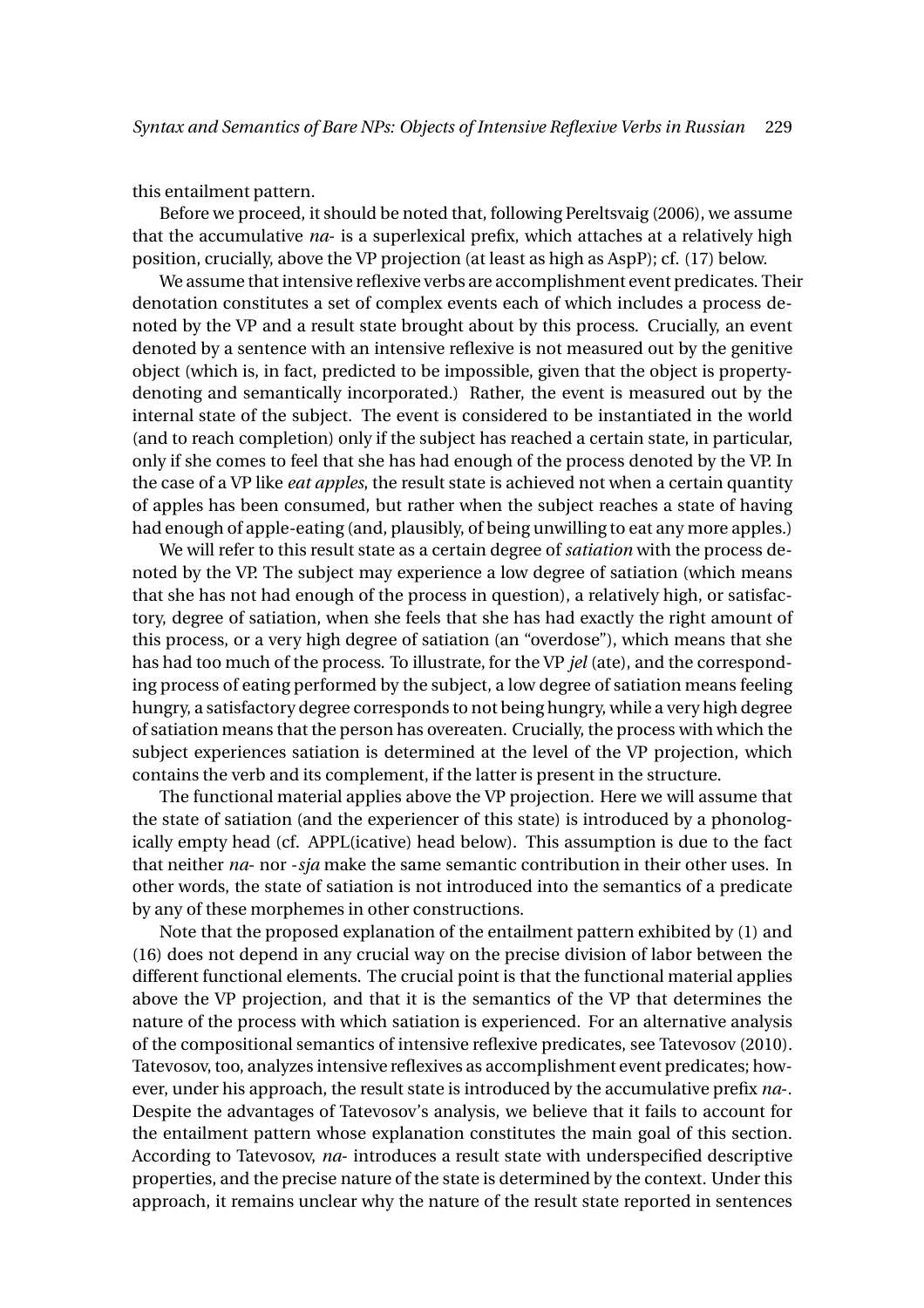with GCIRs differs in a consistent and systematic way from the result state denoted by sentences with instrumental phrases or with no post-verbal nominal. We propose instead that the nature of the result state is a function of the semantics of the VP and is thus semantically determined. At the same time, it should be noted that the notion of a high degree of satiation, or "overdose", is relatively vague. This allows us to capture the fact that with some predicates, the precise nature of the result state may be relatively flexible and, to a certain degree, context-dependent.

In turn, the prefix *na*- imposes a restriction on the degree of satiation. According to Filip (2000), this prefix contributes an extensive measure function which yields a value that meets or exceeds some contextually determined expectation value. We propose that in the case of the investigated phenomenon, this prefix imposes a restriction on the degree of satiation. It specifies that this degree is not low, i.e. it meets or exceeds a contextually determined expectation value. In our case, this contextually specified degree is the medium/satisfactory degree. Namely, it corresponds to the state when the subject feels that she has had enough of the process denoted by the VP. As a result, sentences with intensive reflexives report that the subject has had enough or more than enough of this process, according to her own personal feeling.

Finally, a brief note is needed on the semantics of –*sja*. Following Doron (2003) and Labelle (2008), we assume that reflexive morphology is a realization of a voice head. In the classical reflexive construction, its function is to assign the role of an agent to an internal argument of the verb (Doron 2003, Labelle 2008). As a result, the latter receives two thematic roles. We propose that with intensive reflexives, the suffix makes an analogous semantic contribution. It assigns the role Agent to an internal argument contained in the constituent it combines with. This way, it makes sure that the agent of the process denoted by the VP is identified with the experiencer of the result state of satiation. (In the formulae below, we adopt for -*sja* an analysis used by Labelle (2008) in her discussion of the French *se*.)

The diagram in (17) below represents the compositional semantics we are proposing for (1a), which contains a genitive NP. The verb undergoes an incorporation typeshift and combines with its property-denoting complement. The resulting VP denotes a process of burger-eating. The resulting sentence entails that the subject has been engaged in burger-eating, and this event brought about the result state of a high degree of satiation with burger-eating on the part of the subject. According to this sentence, the subject feels that she has had enough of burger-eating.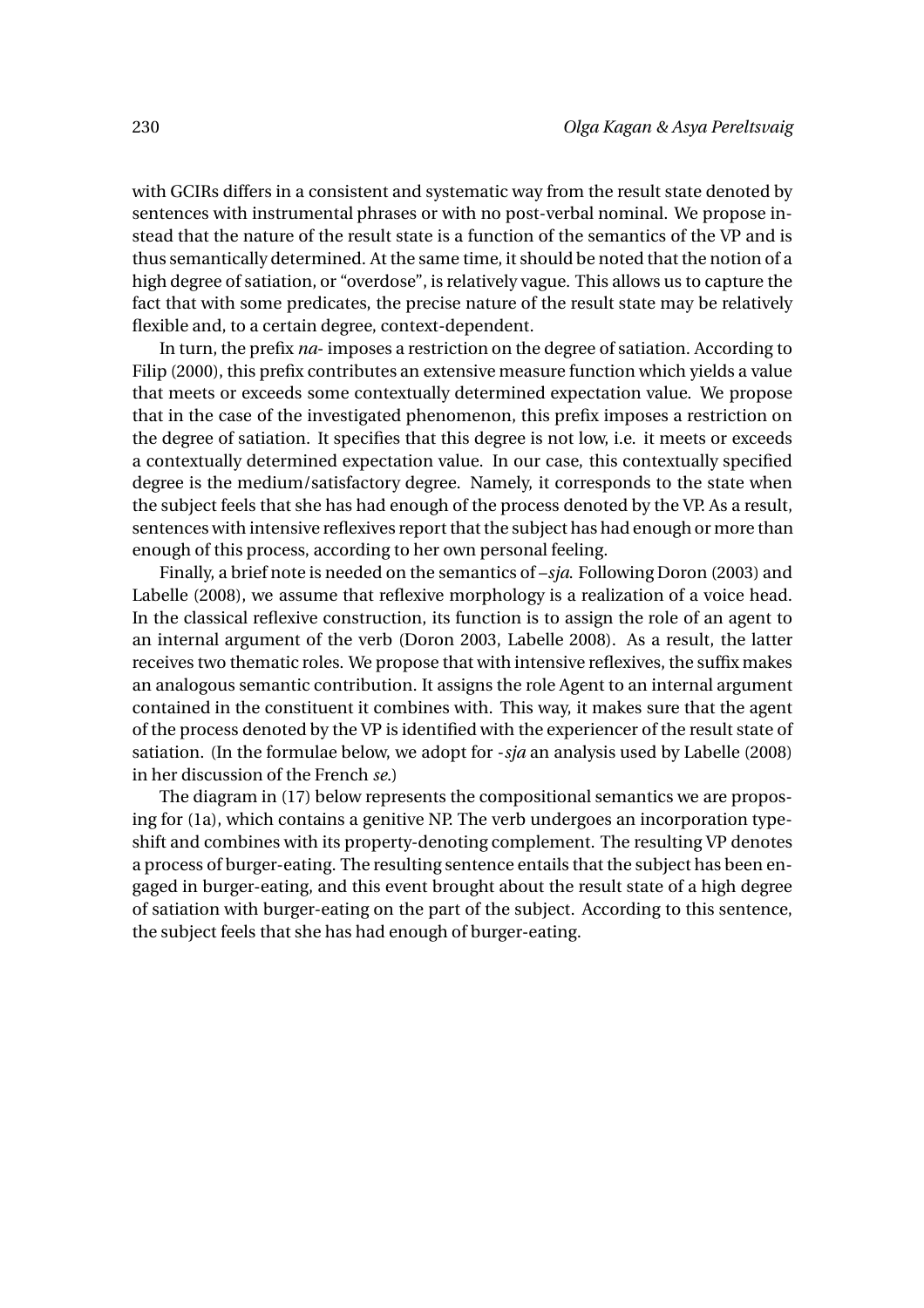

It should be noted here that our analysis differs crucially from the one proposed by Filip (2005) in that she combines the accumulative *na*- directly with the complement, such as 'burgers' here. However, alternative recent analyses have treated the accumulative *na*- as being merged outside the VP, as an outer aspect prefix (cf. Romanova 2004, Pereltsvaig 2006, Tatevosov 2006). As argued in the references cited above, at least three pieces of evidence involving derivational morphology show that the accumulative prefix *na*- is merged outside the VP: first, the accumulative *na*- always appears outside of the lexical prefixes (which are merged low, possibly within VP); second, the accumulative prefix *na*- attaches outside of the secondary imperfective suffix -*yva-* (itself merged relatively high, in AspP); and third, it must attach outside the nominalizing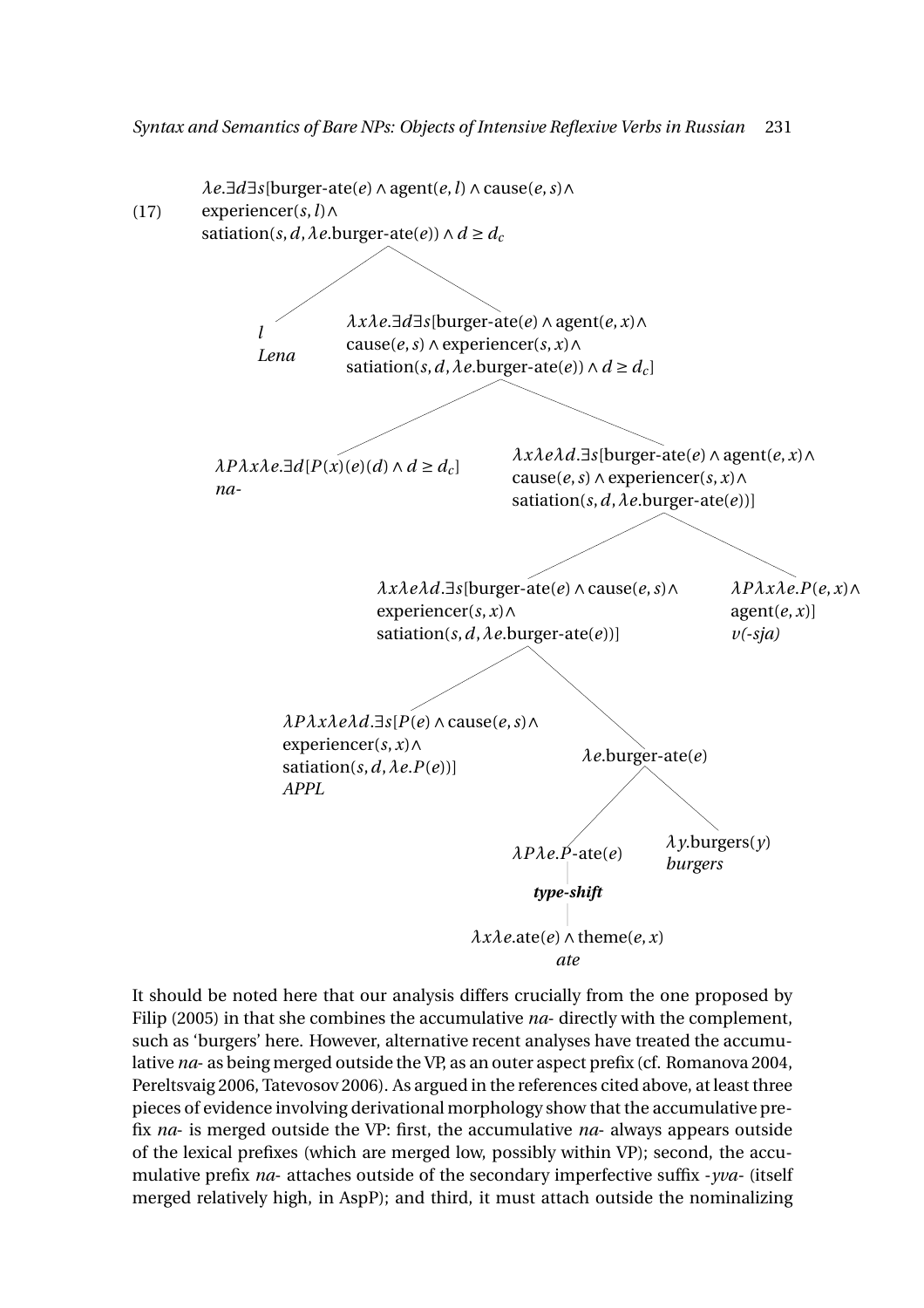suffix *-nie/-tie.* The intensive reflexives, examined in this paper, provide an additional argument for high attachment of the accumulative *na*-: it must attach above the VP projection, which contains both the complement and the verbal stem. It is not possible to merge the accumulative *na*- directly with the complement, as proposed by Filip (2005). Otherwise, the prefix would measure the quantity of burgers and not the degree of satiation. In other words, while we share with Filip (2005) the idea that the accumulative *na*- provides a measure function, we do not analyze it as being attached directly to the complement.

The diagram in (18) below represents the semantics of (16), which is identical to (1a) except for the fact that it does not contain a genitive NP. This sentence contains an intransitive version of the verb *jest'* 'eat' (Fodor and Fodor 1980). Here, the verb does not take a complement, and the VP contains only the V head. As a result, the sentence entails that the subject has been engaged in, and has had enough of, the process of eating.



Given that having had enough of burger-eating does not entail having had enough of eating in general, we predict correctly that (1a) does not entail (16). At the same time, being engaged in process of burger-eating means being engaged in the process of eating (since burger-eating is treated within the framework we are assuming as a subtype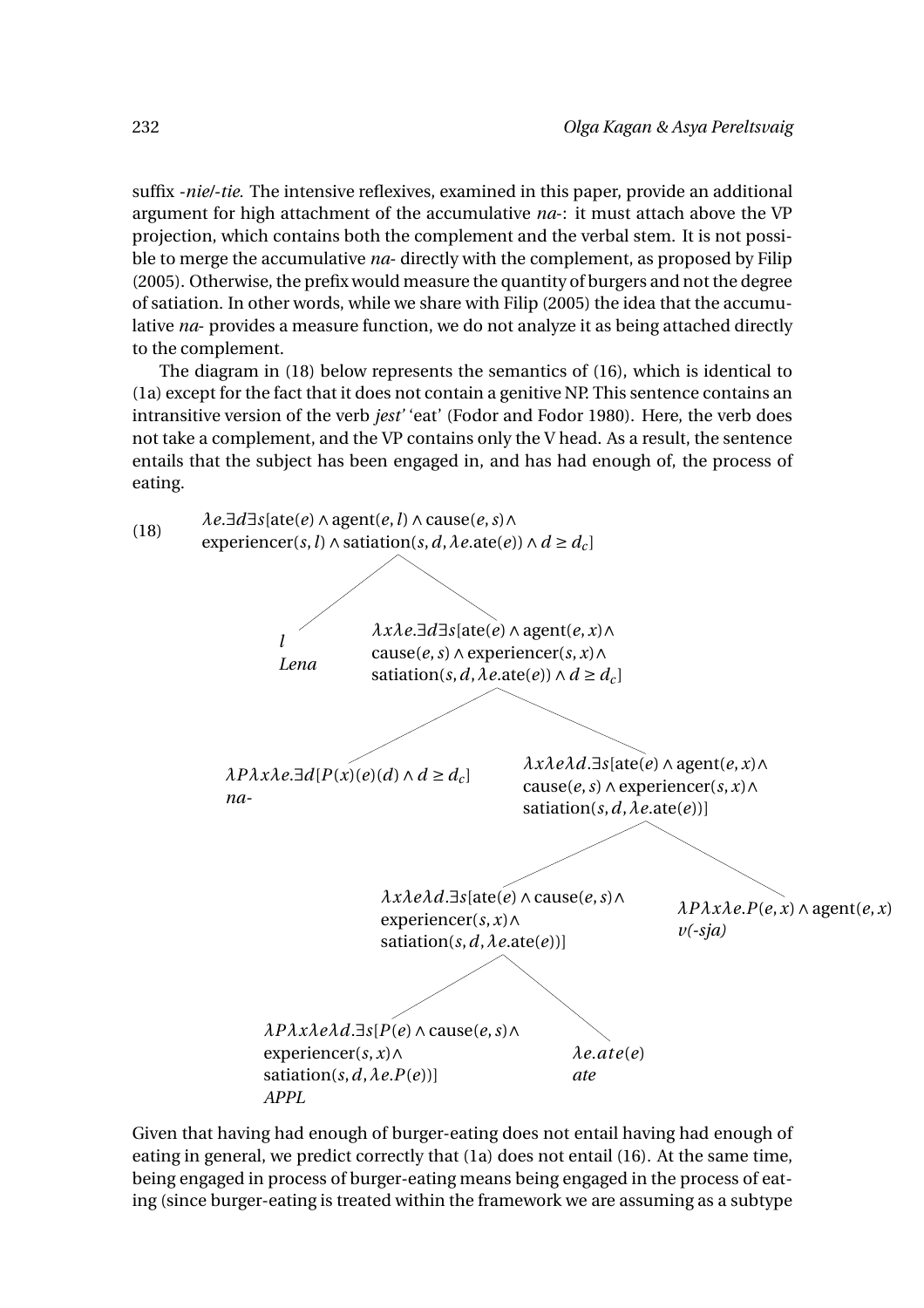of eating). And indeed, (1a) does entail that the subject has been engaged in the process of eating.

Finally, the structure we are proposing for (1b) is provided in (19) below. It can be seen that the VP in (19) contains only the intransitive V head, just as is the case in (16). Once the functional material is attached, the resulting predicate denotes an accomplishment whereby an eating process causes a result state of a high degree of satiation with eating. Up to this point the structure is identical to that of (16). And it is only at this point that the predicate combines with the instrumental phrase. As suggested at the end of Section 2, the instrumental phrase is an adjunct: it is not selected by the verb the way a complement is (cf. (16)), and its occurrence is optional. We propose that this instrumental phrase should be analyzed as an adjunct of instrument / means, which specifies the way in which the result state denoted by the predicate has been achieved.<sup>8</sup>

 $8$ Alternatively, the phrase could be analyzed as a theme which appears in the instrumental case by virtue of being demoted, by analogy with demoted agents in the passive construction, which, too, are assigned the instrumental. The choice between the two analyses depends on the approach to the instrumental Case that one assumes. For details of the demotion approach, see e.g. Channon (1980).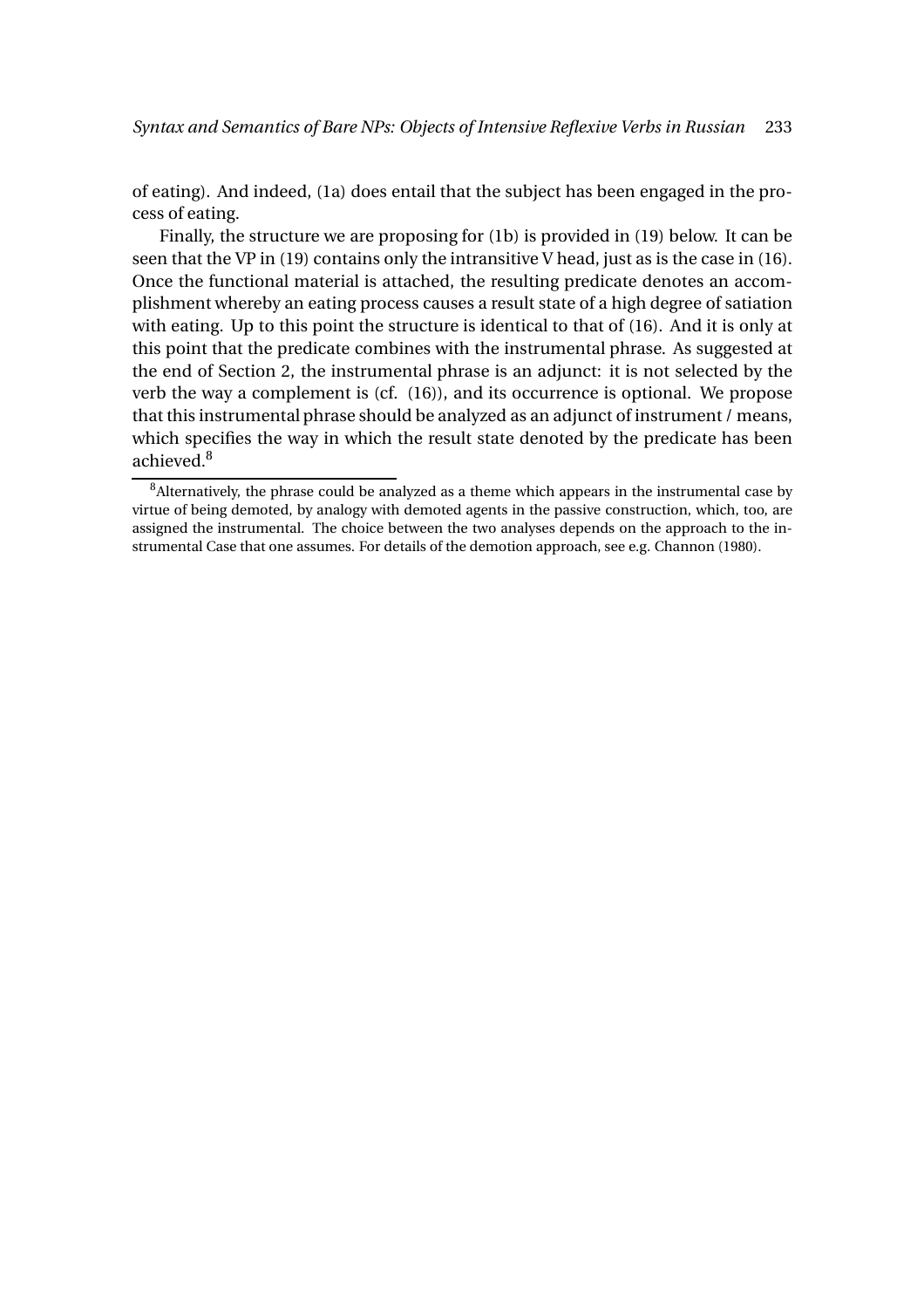

Crucially for our purposes, the instrumental phrase attaches relatively high in the structure and, as a result, does not affect the nature of the process with which the subject experiences satiation. It only specifies in what way this state is achieved.

The analysis proposed above accounts successfully for the entailment relations puzzle introduced at the beginning of this section. Only the material that appears below the VP projection determines the nature of the process with which satiation is entailed to be experienced. Since GCIRs, but not their instrumental counterparts, are merged below the VP, it is only the former that can affect the nature of the result state brought about by the reported event.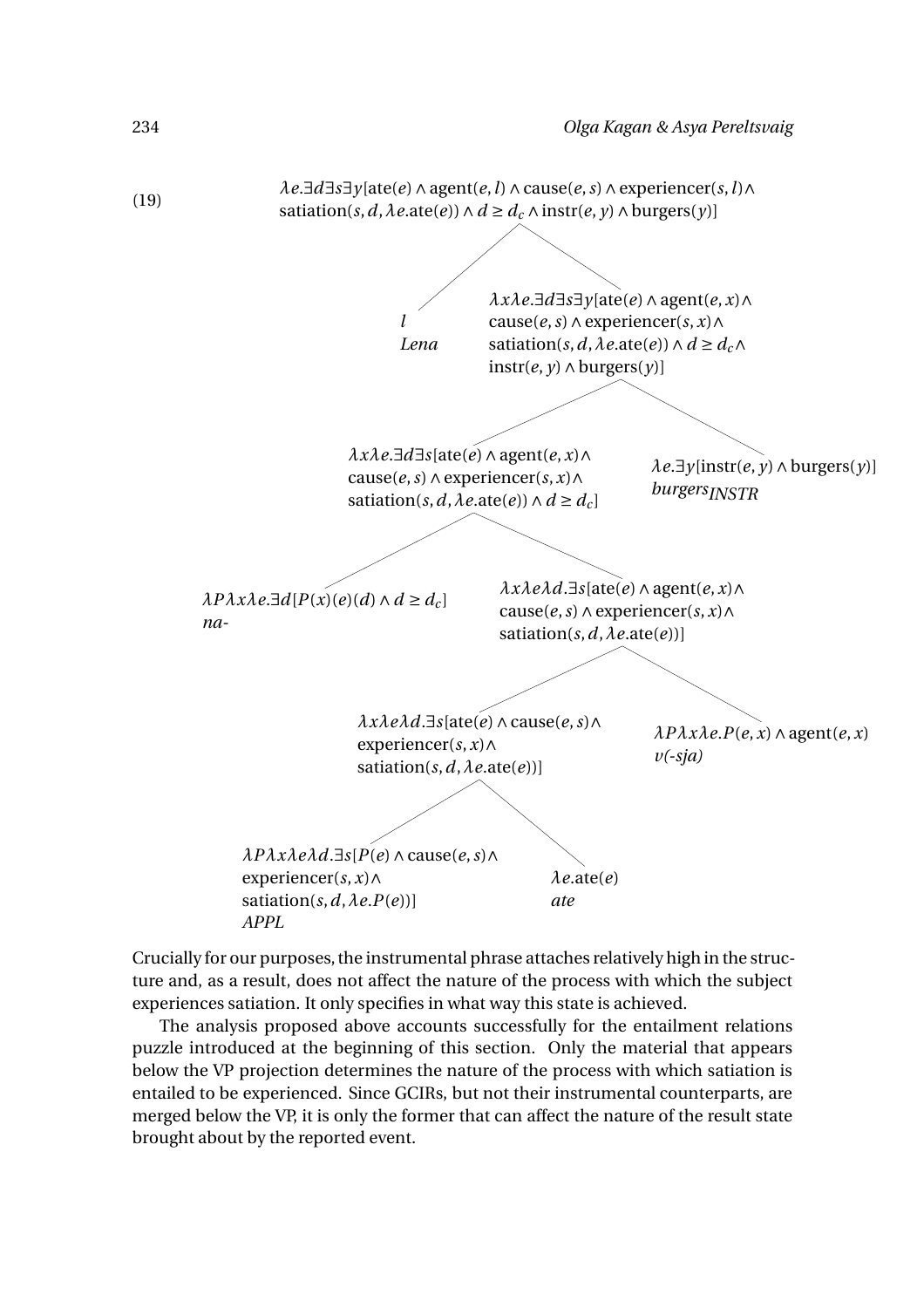# **5 Conclusion**

To summarize, in this paper, we have discussed the properties of GCIRs and compared these nominals to their instrumental counterparts. We argued that GCIRs are bare NPs which lack the DP and QP projections, and that they denote properties and are of the semantic type  $\langle e, t \rangle$ . Further, we proposed that these phrases function as syntactic complements of the verb and are semantically incorporated. In contrast, the instrumental phrases are full DPs of the quantificational type〈〈*e*,*t*〉,*t*〉, which syntactically function as adjuncts. The difference in the hierarchical position occupied by the two types of nominals in the syntactic structure affects their contribution to the compositional semantics of the sentence.

### **References**

- Babby, Leonard H. 1987. Case, Prequantifiers, and Discontinuous Agreement in Russian. *Natural Language and Linguistic Theory* 5(1): 91-138.
- Borer, Hagit. 2004. *Structuring Sense. An Exo-Skeletal Trilogy. Vol. 1: In Name Only*. Oxford: Oxford University Press.
- Borschev, Vladimir, Elena V. Paducheva, Barbara H. Partee, Yakov G. Testelets, and Igor Yanovich. 2008. Russian Genitives, Non-Referentiality, and the Property-Type Hypothesis. In *Annual Workshop on Formal Approaches to Slavic Linguistics: The Stony Brook Meeting*, eds. Andrei Antonenko et al. Ann Arbor: Michigan Slavic Publications.
- Bošković, Željko. 2005. On the locality of left branch extraction and the Structure of NP. *Studia Linguistica* 59(1): 1–45.
- Boškovi´c, Željko. 2008. What will you have, DP or NP? In *Proceedings of the 37th Annual Meeting of the North East Linguistic Society*, eds. Emily Elfner and Martin Walkow. BookSurge Publishing.
- Boškovi´c, Željko. 2009. More on the no-DP analysis of article-less languages. *Studia Linguistica* 63(2): 187-203.
- Channon, Robert. 1980. On PLACE Advancements in English and Russian. In *Morphosyntax in Slavic*, eds. Catherine V. Chvany and Richard D. Brecht. Columbus: Slavica Publishers, Inc.
- Chung, Sandra and William Ladusaw. 2004. *Restriction and Saturation*. Cambridge, MA: MIT Press.

Dayal, Veneeta. 2003. A Semantics for Pseudo Incorporation, ms. Rutgers University.

De Belder, Marijke. 2008. Towards a syntactic decomposition of countability. *Proceedings of the 27 West Coast Conference on Formal Linguistics*. Los Angeles (UCLA).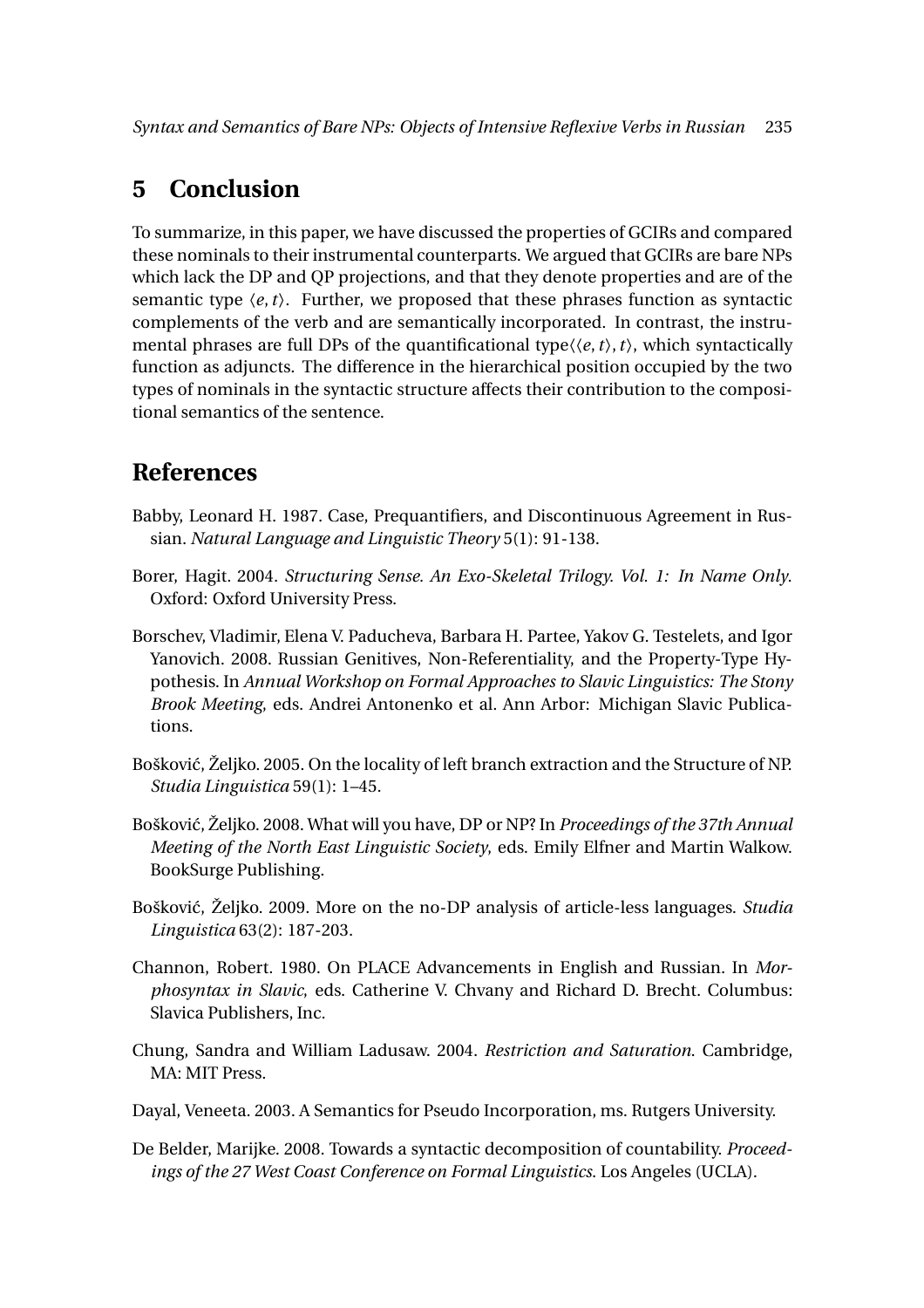- Dobrovie-Sorin, Carmen, Tonia Bleam and M. Teresa Espinal. 2006. Bare nouns, number and types of incorporation. In *Non-definiteness and Plurality*, eds. Svetlana Vogeleer and Liliane Tasmowski. Pp. 51–79.
- Doron, Edit. 2003. Agency and Voice: The Semantics of the Semitic Templates. *Natural Language Semantics* 11: 1-67.
- Espinal, M. T. and L. McNally. 2009. Bare nominals and incorporating verbs in Spanish and Catalan. Ms.
- Farkas, Donka F. and Henrieta de Swart. 2003. *The Semantics of Incorporation*. CSLI, Stanford.
- Filip, Hana. 2000. The Quantization Puzzle. In *Events as Grammatical Objects*, ed. Carol Tenny and James Pustejovsky Stanford: CSLI Publications.
- Filip, Hana. 2005. Measures and Indefinites. In *References and Quantification: The Partee Effect*, ed. Gregory N. Carlson and Francis Jeffry Pelletier. Stanford: CSLI Publications. Pp. 229-288.
- Fodor, J. A. and J. D. Fodor. 1980. Functional Structure, Quantifiers, and Meaning Postulates. *Linguistic Inquiry* 11: 759-770.
- van Geenhoven, Veerle. 1998. *Semantic Incorporation and Indefinite Descriptions: Semantic and Syntactic Aspects of Noun Incorporation in West Greenlandic*. Stanford, CA: CSLI Publications.
- Kagan, Olga. 2005. Genitive Case: A Modal Account. In *Proceedings of Israel Association for Theoretical Linguistics* 21, ed. Yehuda N. Falk.
- Kagan, Olga. 2007. *On the Semantics of Structural Case*. Ph.D. dissertation, Hebrew University of Jerusalem.
- Kratzer, Angelika. 1994. The Event Argument and the Semantics of Voice. Ms., University of Massachusetts at Amherst.
- Labelle, Marie. 2008. The French reflexive and reciprocal*se*. *Natural Language and Linguistic Theory* 26: 833-876.
- Partee, Barbara H. and Vladimir Borschev. 2004. The Semantics of Russian Genitive of Negation: The Nature and Role of Perspectival Structure. In *Proceedings of Semantics and Linguistic Theory (SALT) 14*, eds. Kazuha Watanabe and Robert B. Young. Ithaca, NY: CLC Publications.
- Pereltsvaig, Asya. 1998. Genitive of Negation in Russian. In *Proceedings of the 13th IATL Annual Conference*, ed. Adam Wyner. Jerusalem, Israel. Pp. 167-190.
- Pereltsvaig, Asya. 1999. The Genitive of Negation and Aspect in Russian. In *McGill Working Papers in Linguistics 14*, eds. Yvan Rose and Jeff Steele. Pp. 111-140.
- Pereltsvaig, Asya. 2006. Small nominals. *Natural Language and Linguistic Theory* 24: 433-500.